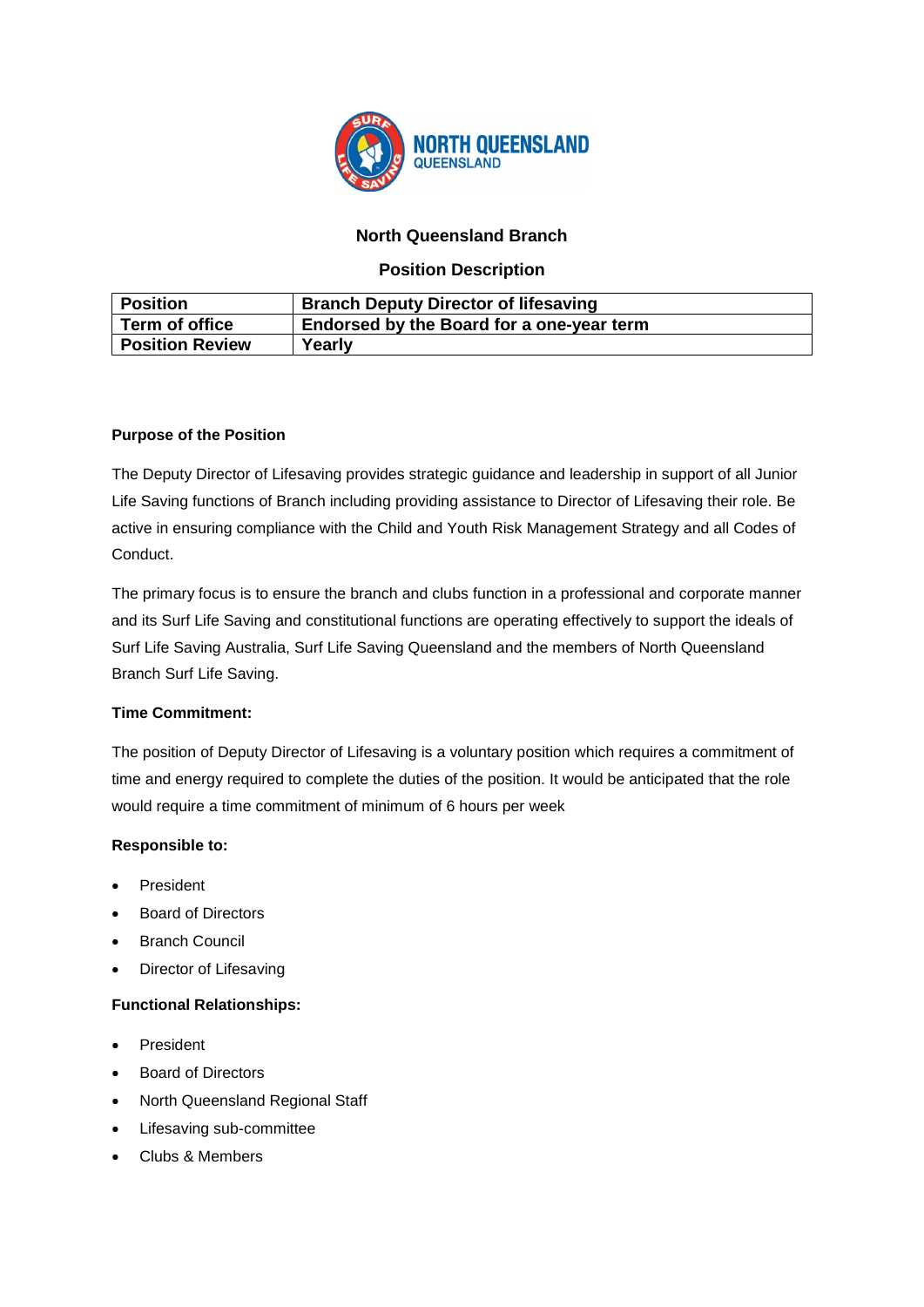### **Governance responsibilities:**

- Attend meetings of Board of Lifesaving and functions
- Attend and complete Branch induction and governance training
- Be responsible to lead through personal demonstration and compliance with, all policies, rules and by-laws of the Branch, SLSQ and SLSA, and to ensure that all Branch, Board and office bearers in carrying out their duties, act in accordance with the same
- Ensure Privacy Act 1988 principles and confidentiality are upheld at all times by all persons with access to Club and member records and correspondence
- Ensure all Branch activities are carried out within the laws of Queensland
- Assist in the Branch Management and Strategic Plans and ongoing review and management of this plan
- Ensure all rules and regulations of the Branch are upheld
- Not have been convicted on indictment or sentenced to a term of imprisonment for a summary offence required to be disclosed by the Criminal Law (Rehabilitation of Offenders) Act 1986.
- Not have been a bankrupt; or entered a deed of arrangement; or made a composition which remains unpaid; in accordance with the Bankruptcy Act 1966 or corresponding law of another external territory.
- Be eligible to hold a clearance for working with children in accordance with the Working with Children (Risk Management and Screening) Act 2000.
- Have a working knowledge of the Youth Protection Policies

### **General responsibilities and duties:**

- Act as the principal leader with overall responsibility for the Branch Junior Lifesaving administration
- Assist in setting the overall Board of Lifesaving standing agenda and help the committee prioritise its goals and ensure office bearers work within this framework
- Assist the Director of Lifesaving in the coordinator for Branch activities and voice members views at appropriate forums
- Identify and communicate to members opportunities available at Club, Branch, State and national levels
- Interact with regional staff on regular basic
- May represent the Branch as Director of Lifesaving and to SLSQ and SLSA as required

#### **Prerequisites:**

- Be a current member of the association
- Accreditation in Training Small Groups (TSG)
- Current Bronze Medallion and Silver Medallion: Beach Management
- Have a strong commitment to the ideals of surf lifesaving
- Have a complete understanding of the Codes of Conduct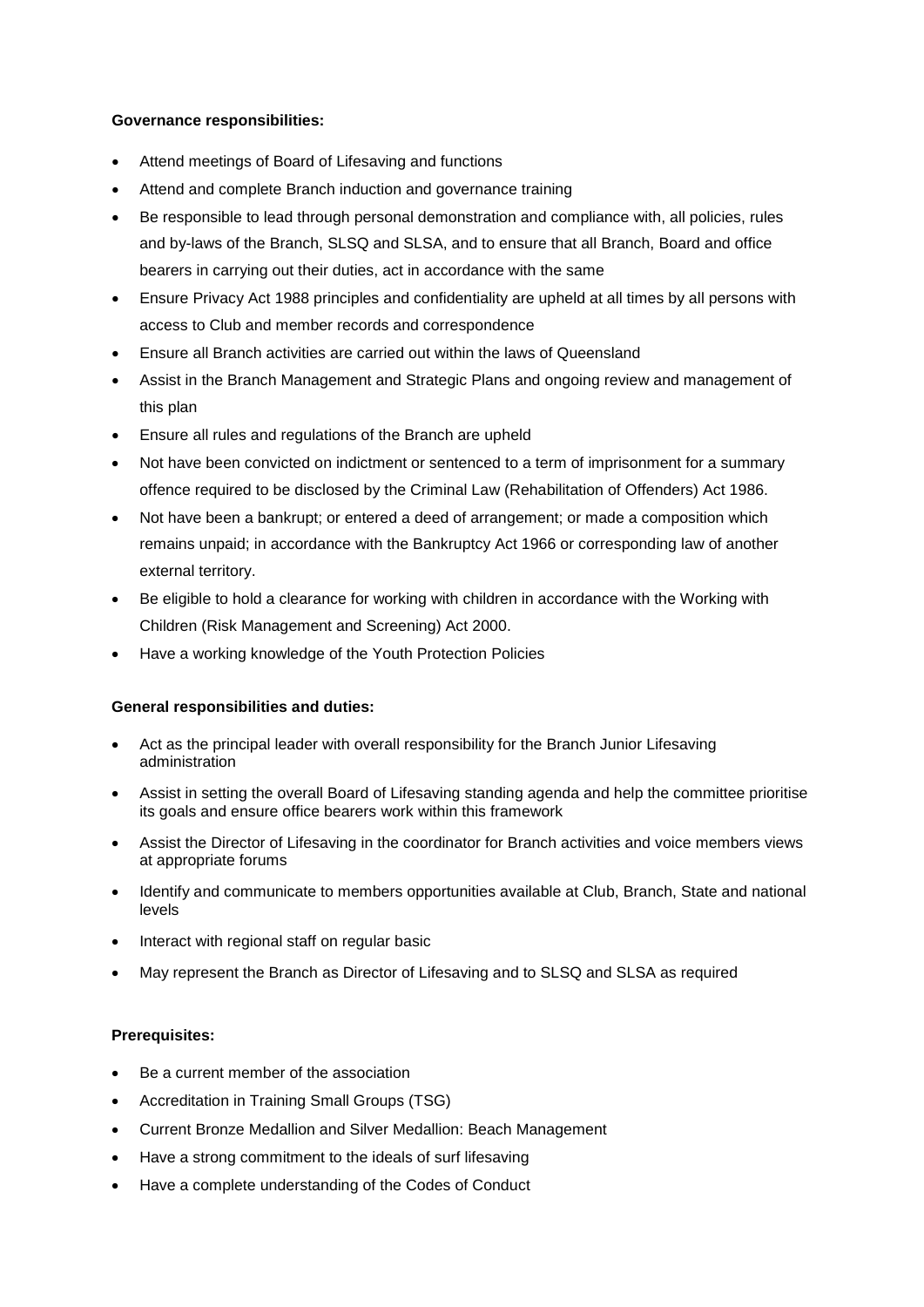- Have knowledge of the statutory requirements of surf lifesaving and contemporary issues affecting the organisation.
- Attend all Board of Lifesaving meetings
- Good understanding of Club culture and lifesaving operations
- Ability to organise and delegate tasks
- Proficient computer skills and administration
- Excellent communication and interpersonal skills
- Approve annual Clubs patrol hours in consultation with the State Lifesaving Officer
- Ensure effective management of Board of Lifesaving in all of its operations
- Responsible for the conduct of members in the Branch
- Recommend actions to Board of Lifesaving
- Attend all meetings, including committee
- Ensure records are maintained of member re-qualifications each season Surf Guard
- Prepare and submit monthly reports to the Board of Lifesaving

## **Knowledge and skills required:**

- May Chair sub-committees e.g. Lifesaving (where applicable)
- Aware of Work Health & Safety policy
- Strong communication and interpersonal skills
- Well informed of the organisation's activities
- Aware of future directions and plans of members
- Demonstrate a high level of enthusiasm when representing the Branch to members, other organisations and the general public
- Maintain a level of privacy (certain details) to the Branch and its activities whilst maintaining confidentiality and respect towards members
- Maintain effective and efficient administration
- Have a good knowledge of the Branch constitution, by-laws, the duties of all office holders and subcommittees, or the ability to quickly assimilate that knowledge
- Must be a supportive leader for all Club's members
- Have a good knowledge of organisational governance including risk management and be able to organise and delegate tasks

## **Desirable attributes:**

- Demonstrated rapport with Clubs, Board and regional staff personnel
- Ability to work with others.
- Ability to lead others to achieve goals and outcomes
- Sound leadership skills
- Sound organisational skills
- Sound time management skills
- Sound computer skills Microsoft Office and Outlook.